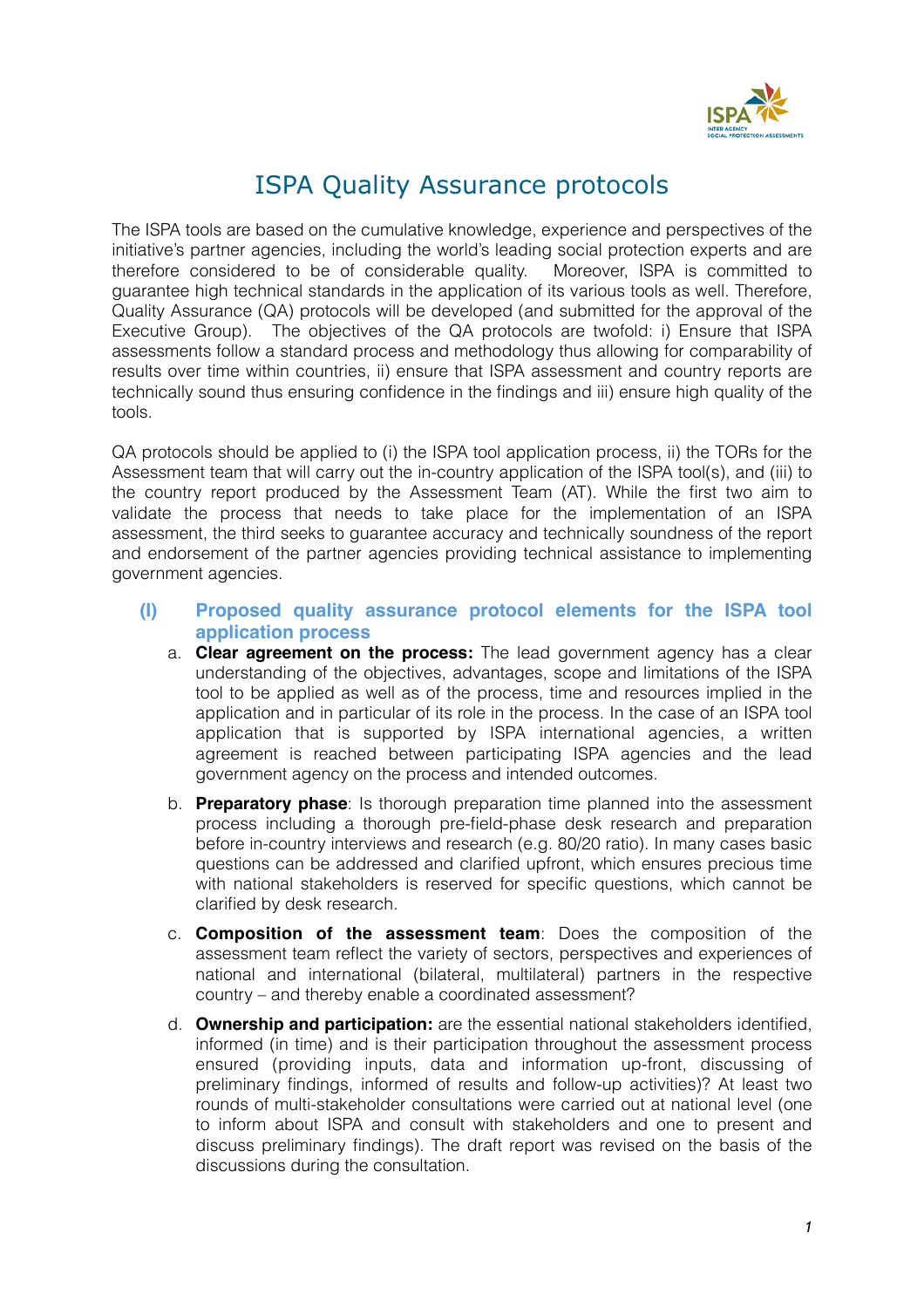

- e. **Method-mix**: is a 360 degree perspective (international databases, national databases, technical documents, qualitative interviews with key stakeholders) adopted for a thorough assessment or is methodologically limited approach indicated?
- f. **Country context**: The tool (in particular the questionnaire and assessment matrix) are adapted to the country context at the beginning of the exercise in light of agreed objectives, scope and priorities discussed in the agreement (see (a)).
- g. **Access to date/information**: Are all for the respective tool relevant national and international databases identified and their relative merit considered in the process (e.g. ASPIRE; WHO's Global Health, etc.)?
- h. **Communication**: Does the TOR include a rundown of whom (ISPA partners in the country, national partners etc.) when to inform and to brief and debrief?
- i. **Interagency:** Development partners are invited to participate in the ISPA assessment process through the ISPA secretariat
- j. **Formation of the assessment team**: The composition of the ISPA assessment team and the reviewers was decided through an interagency process involving at least 2 international and 2 national institutions with important involvement in SP issues.
- k. **Training:** ISPA assessment team members and national stakeholders supporting the assessment received a training or information material on the ISPA tool at the beginning of the assessment.
- l. **Standardization:** The assessment process followed the ISPA tool implementation guidelines.

## **(II) ISPA quality assurance for the TORs for the Assessment Team**

The TORs state the main goals, activities and responsibilities of team members and participant institutions during the implementation of the ISPA assessment. In close consultation with the requesting government, the TORs should be jointly prepared by the the government-leading agency and the ISPA agency leading the particular application of the IPSA tool (typically the DP agency that received the government request or proposed the assessment to the government). T

The TORs should include at least:

**Background**: Brief description of the country's SP context and status, including the main policies, programs administrative arrangements in place. In particular, it should provide information on the particular motivation to carry out the ISPA assessment and any specific government needs or interest in the exercise. The TORs need to confirm that there was an initial inception meeting with key national counterparts and that the ISPA tool was well understood and there was genuine interest for its application. Also the TORs may inform about the process that was implemented to inform other ISPA agencies about the interest of conducting a particular assessment.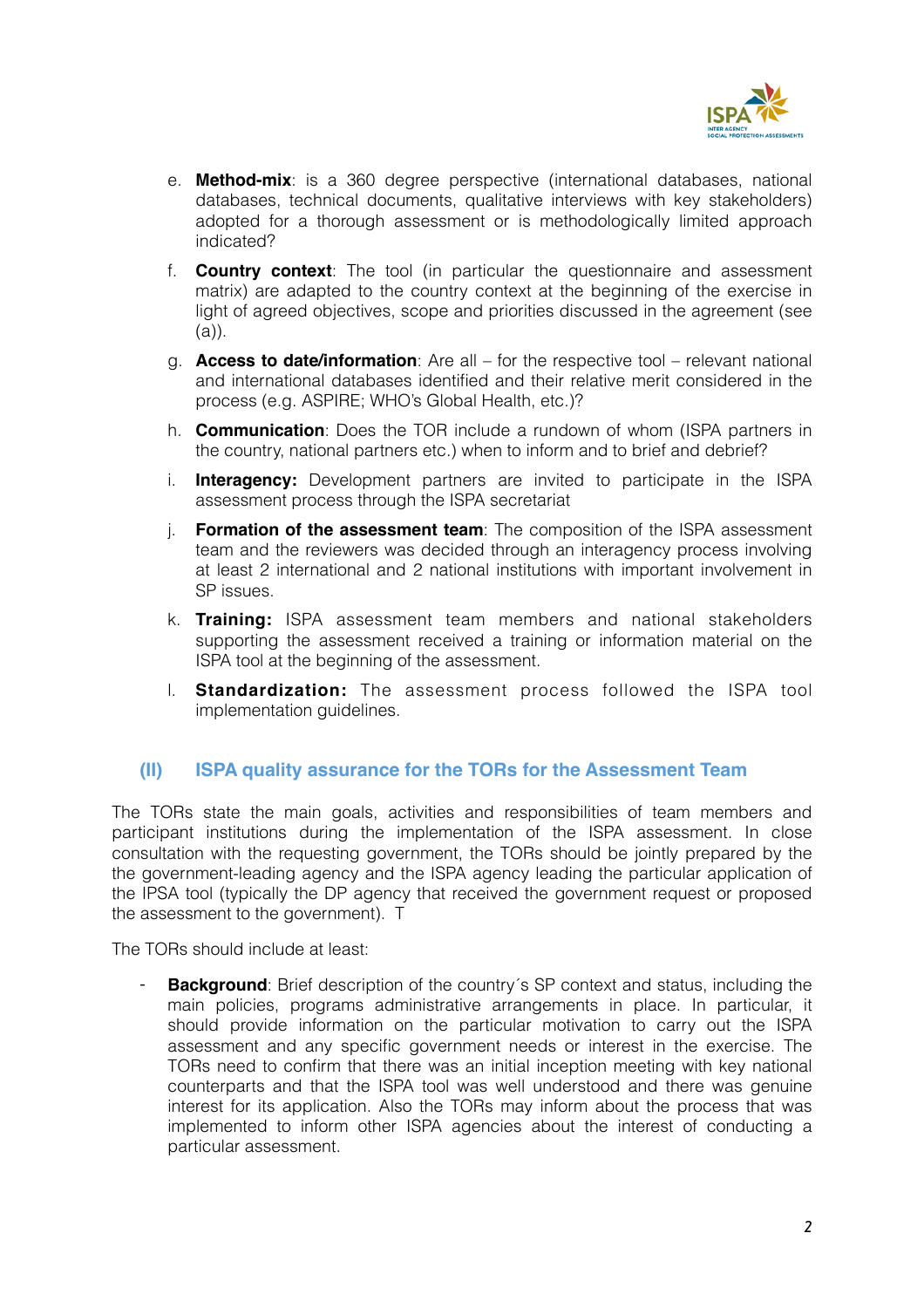

- **Objective:** To prepare an assessment of the given system, program or delivery mechanisms in the chosen country using the ISPA tool (mention any particular government needs and interests or areas of focus if applicable) as an input to drafting a country report that serves as a base for policy dialogue and identification of possible change interventions / reform options.
- **Scope/coverage:** When possible the TOR need to be clear about the programs/ schemes to be evaluated. Also, the levels of the government to be assessed should be clearly defined: central (national) government, including autonomous agencies, and/or local (sub-national) governments. List of relevant stakeholders that should participate and to which to seek involvement/endorsement.
- **Implementation arrangements:** This section must describe the ISPA assessment implementation arrangements, including the roles and responsibilities of the governmental leading agency, international agencies, assessment team, assessment team leader, and the steering committee.
- **Team composition:** Consistently with the ISPA principles, the assessment team (AT) should be composed of qualified staff in the subject matter and shall have the support and participation of the government focal point(s). It is desirable that the AT is composed of at least two ISPA agencies. Before carrying out the assessment the AT should have access to the training materials on the particular tools offered by the Coordination Team.
- **Financing of the assessment:** Projected costs involved. The TORs should include who will cover the costs of the assessment (government officials and/or consultants' time, travel, logistics, materials, incidentals, costs for workshops and consultation meetings). Costs may vary depending on the scope and nature of the assessment, the predicted ease of obtaining information, the extent of travel involved (size and structure of the country), the existence of language barriers, the need for consultants, and whether deeper fieldwork will be required.
- **Process and timelines (the process has to be described/summarized)**: The ToRs should set targets and milestones with specific tentative dates, etc. while allowing enough flexibility for unforeseeable tasks and delays and provide extra time for filling information gaps.

### **(III) ISPA quality assurance for the Country Report**

The country report should detail the following:

- **Compliance with the implementation guidelines**: The assessment process that is briefly described in the report needs to show evidence that the general guidance for the implementation of ISPA tools were followed by the assessment team.
- **Executive summary**: There is a draft report containing an executive summary of key findings.
- **Assessment criteria**: The assessment report applies the standardized criteria and assessment methodology defined in the ISPA tool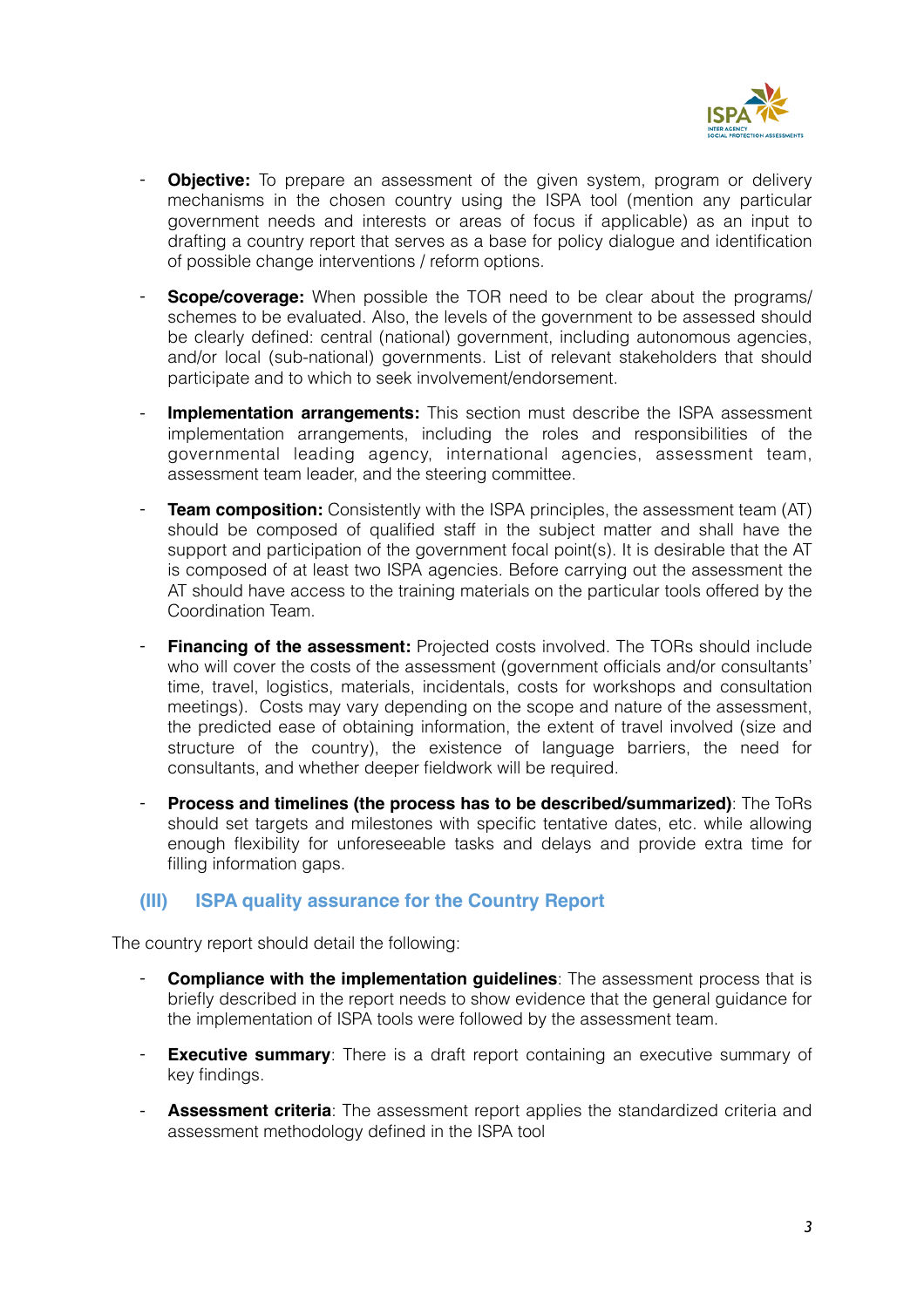

- **Methodology and information sources**: The report describes methodology for the preparation of the report, including information and data sources and related gaps, interviews, constraints, how contradictions between different data sources have been dealt with, methodology to conduct focus groups, etc.
- **ISPA tool adaptation**: The report contains an explanation of any modifications/ adaptations of the ISPA tool and justification for any changes (in particular of the questionnaire, criteria or assessment methodology) and it defines the scope of the assessment (e.g. selection or focus on specific SP programmes, administration levels etc.)
- **QA arrangements**: Description of the management and quality assurance arrangements in the report.
- **External review mechanism:** A peer review mechanism (tbd: internal in ISPA partner organizations or external consultants) of a mínimum of two experts for the respective assessed SP issue but did not participate in the assessment team will be tasked to review the country report with the perspective of appropriate application of the above mentioned lenses and the resulting policy options (long term and short term).
- **Reference and links to other ISPA tools**: The report refers to / discusses potential utility (or not) of other ISPA tools
- **Internal validity:** The report is internally coherent and does not include contradictory messages.
- **External validity:** The report is consistent with related other key authoritative sources and documents
- **Thorough:** The report takes into account all available and credible sources of information and evidence
- **Plausible:** Findings are backed with sound arguments and sufficient evidence

#### **Endorsement of the ISPA Country Reports**

The ISPA Coordination Team will formally endorse Final ISPA country reports that fulfil the above criteria by means of:

- Issuing a statement to the lead agency that the report is the end result of a ISPA assessment process that has met the ISPA quality assurance criteria;
- Authorizing the use of the ISPA logo on the report's front page while displaying on the ISPA website the exact requirements for obtaining this stamp/logo.
- Prominently marking reports that have obtained process endorsement
- on the ISPA website hyperlinks of published report